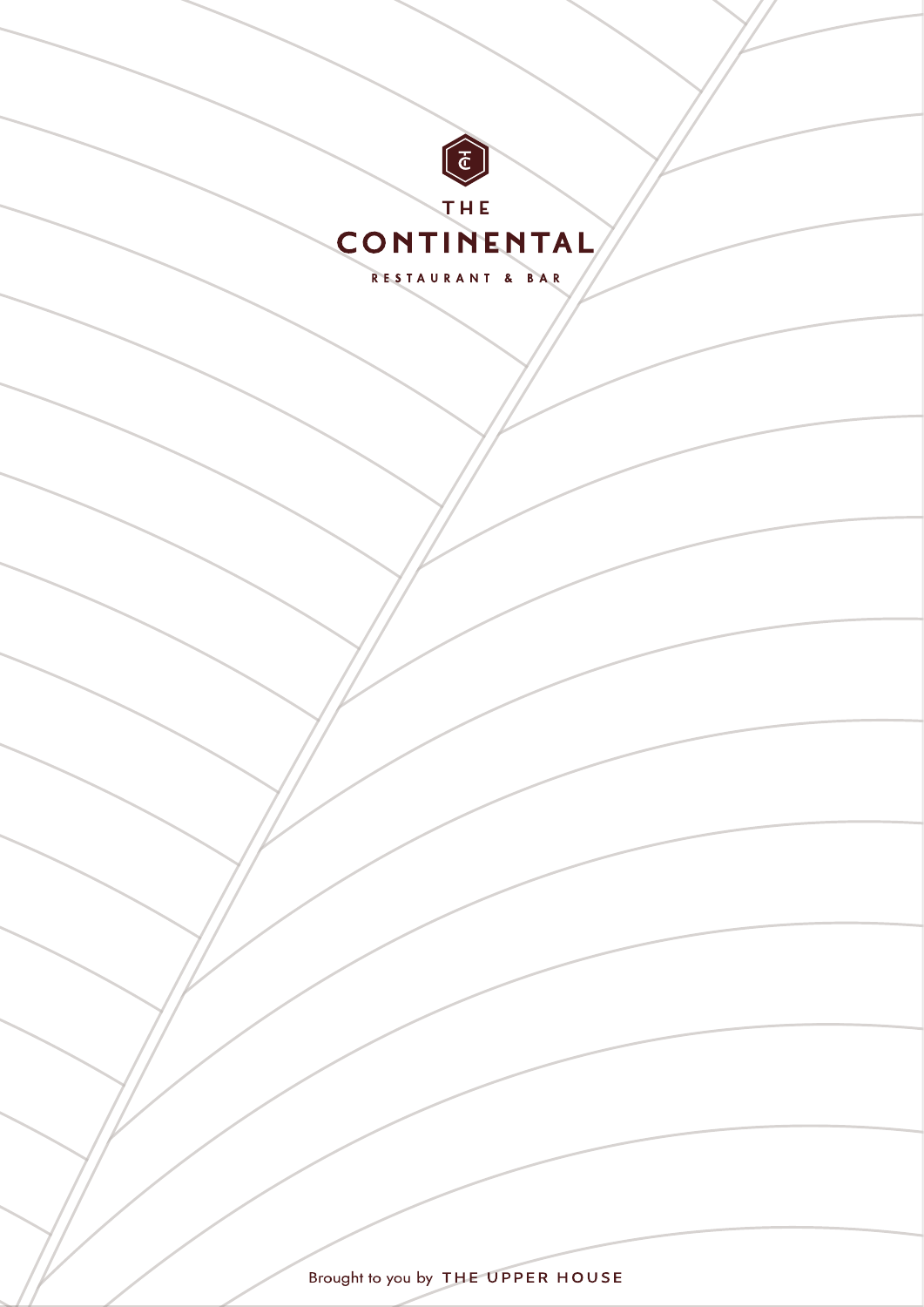### Weekend Brunch

#### **A Light Start**

Chia Seed and Tapioca Pudding, Fresh Market Fruit

or Bircher Muesli, Apple Sauce, Roasted Peanuts and Honey

or

Selection of Warm Viennoiseries with Butter and Jam

or

Greek Yoghurt with Red Fruit Compote and Home Made Granola

or

Compressed Watermelon, Feta Cheese, Green Olives, Mint and Toasted Sunflower Seeds

### **Brunch Plates**

Breakfast Muffin, Morteau Sausage, Beef Fat Hash Browns, Tayourian Egg, Cheese Slice or

> Double Baked Cheddar Souffle, Melted Leeks, Truffle Cheese Glaze or

Coronation Chicken Flatbread, Charred Onions, Curry Mayonnaise, Apricot Chutney and Green Grapes

or

Josper Grilled Asparagus, Poached Eggs, Hollandaise Sauce

or

Smoked Haddock and Shrimp Pancake, Sauce Bouillabaisse and Herb Crust

or

Crushed Avocado on Charred Toast, Chilli Jam, Fresh Rocket

or

Classic Eggs Benedict/ Royale

### **Desserts**

Triple Chocolate Brownie, Caramelised Banana, Milkshake Foam or French Toast, Sour Cream and Orange Marmalade or Carpaccio of Taiwanese Pineapple, Citrus and Plum Wine Granita or 'Pecan Pie' Crème Caramel or Selection of Ice Creams (2 scoops)

#### **\$348 for 3 courses plus Juice or Coffee**

**+ \$188 (per person) any 3 glasses of below cocktails selection** Bloody Mary Aperol Spritz Mimosa

> **+ \$350 (per person) 2-hour Free-flow Wine** Prosecco Sea Change, Brut NV Rosé Chateau Saint-Maur "M" 2019 White Quinta Azavado Vinho Verde 2020 Red Altos Los Hormigas "Clasico" 2019 Beer